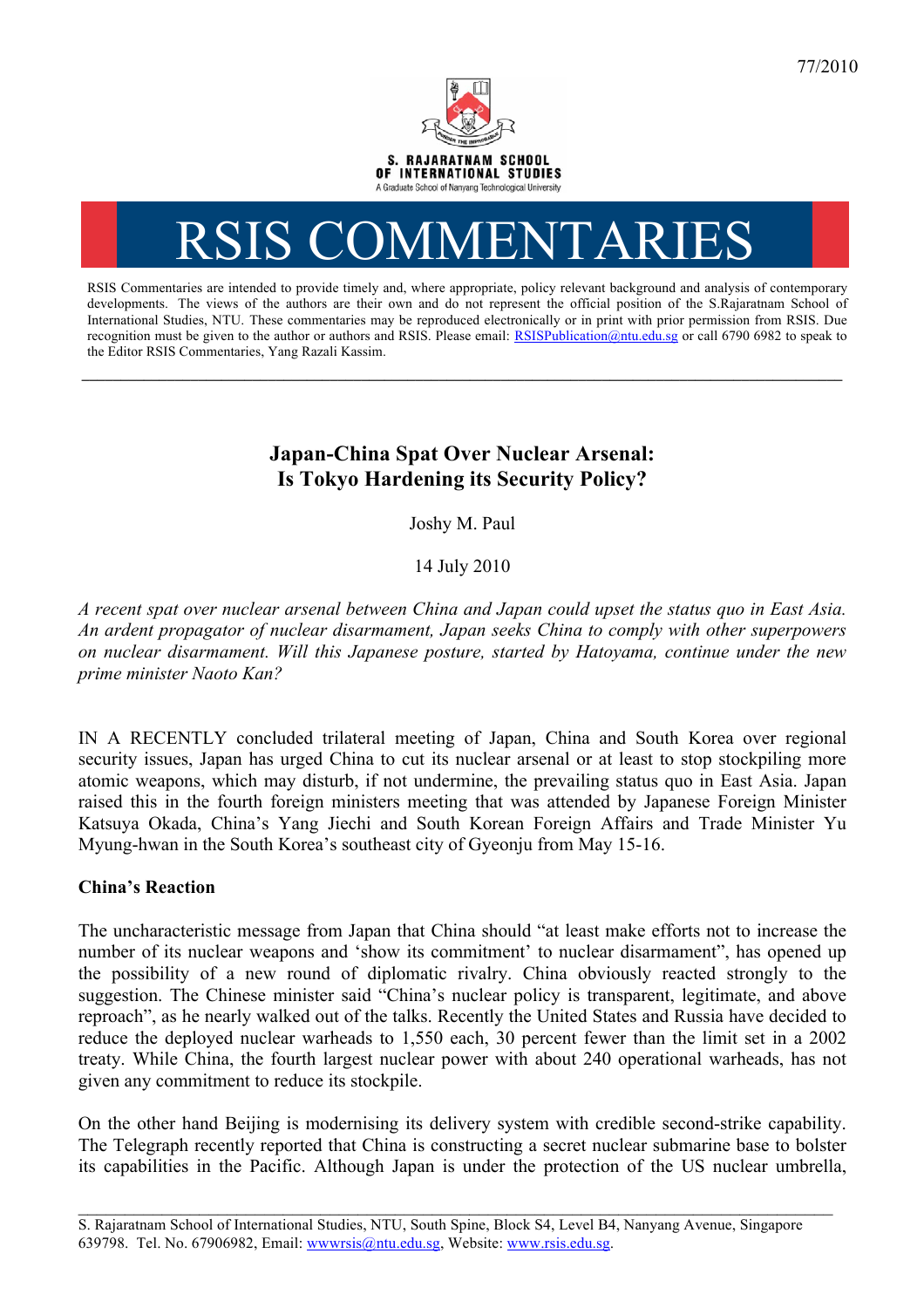increasing nuclear stockpile in East Asia is a cause for worry for Japan.

#### **Japan's "active" diplomacy on nuclear disarmament**

As a victim of nuclear device in World War II, Japan has recently pursued nuclear disarmament as a major component of its foreign policy options. The ruling Democratic Party of Japan has pledged to "work towards a nuclear-free Northeast Asia". While addressing the Diet in January, Foreign Minister Okada said that Japan will pursue "active" and 'dynamic" diplomacy, and will be taking the lead role on global issues such as nuclear disarmament. Although then Prime Minister Hatoyama faced domestic criticism of his unimpressive attendance at the global nuclear summit convened by President Obama in April, Tokyo considers advocacy for nuclear disarmament as the thrust to raise its global position.

In February Japan and Australia jointly called for "a world of decreased nuclear risk" and considered "ideas" and "practical steps" towards such a global order. One of the major aspects of such "ideas" is "enhancing the effectiveness of the security assurances" -- something that Japan sought from China.

#### **A change from pacifist to "constructivist" security policy**

Japan under Hatoyama, brief though his premiership had been, had sought to "construct" a favourable security environment upon which Tokyo can propel its role and position in Asia. He sought to "change" Japan's domestic and foreign policy including demanding that the US-Japan relationship be based on an "equal footing". Although the Futenma issue is now resolved and Hatoyama is out of office, this DPJ policy might continue under the new Prime Minister Naoto Kan.

A clear indication of a possible continuation of Hatoyama's policy is seen when Kan promulgated, in his first Diet speech, "an exhaustive cleanup of post-war government" and "a foreign and security policy grounded in a sense of responsibility". Before taking over the Prime Minister's post Kan told Reuters that "we can have relations with China, India, Vietnam and other developing countries in which we complement each other in technology and economic structuring". Although Kan might not pursue his foreign policy agenda aggressively, he considers Japan as a politico-economic power in Asia.

Japan feels, however, that China is a major long-term threat to its security inspite of both countries having agreed to enhance relations in a "mutually beneficial" manner. Tokyo is wary about China's military build-up especially its development of blue water naval capabilities. China occasionally flexes its military muscle targeting Japan. The latest incident was an encounter between two Japanese Maritime Self Defence Force (MSDF) destroyers, the Choukai and Suzunami, and several Chinese People's Liberation Army Navy (PLAN) warships, including a pair of submarines and eight destroyers. The incident took place approximately 140 kilometres west-southwest of Okinawa in mid April during an exercise mission to the Pacific. The incident prompted a formal protest from Japan.

In early 2009, China deployed cruise missile-laden destroyers around energy-rich gas fields in the East China Sea, and conducted training exercises in the disputed Senkaku/Diaoyu islands. To counter the looming threat from China, Japan is increasing its own defence capabilities and promoting a strategic relationship with friendly countries like Australia and India (other than the US) in order to maintain the regional balance in Asia.

## **Tokyo's Changing Defence Posture?**

Of late, Japan has initiated some changes in its defence structure. In 2006 it upgraded the Self Defence Agency to the Ministry of Defence, and deployed its maritime forces in the Indian Ocean for refuelling mission to the US-led coalition forces in Afghanistan. Tokyo is also enhancing its naval